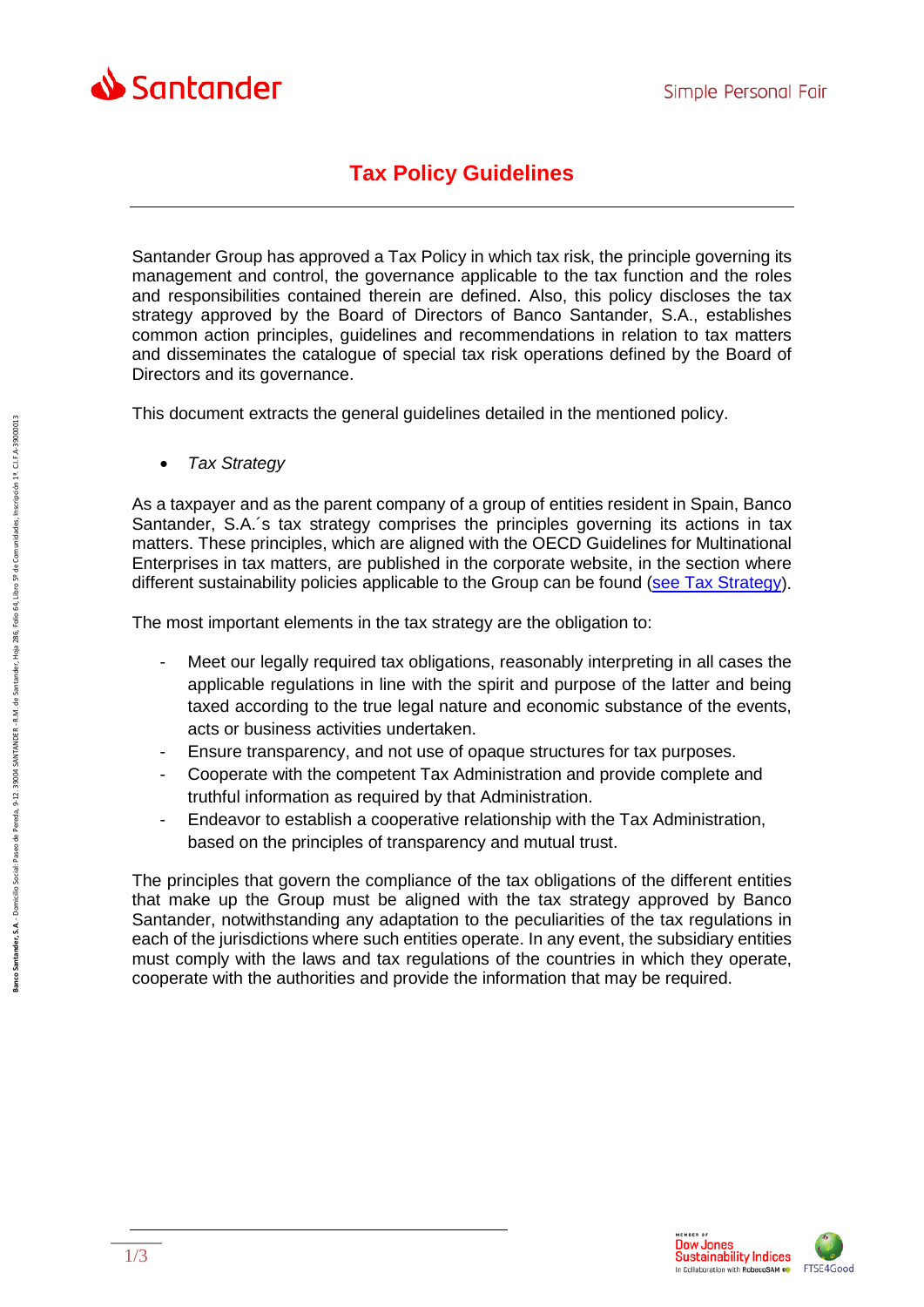

## • *Principles governing the tax risk management and control framework of the Group*

Tax risk can be defined as the probability of the Tax Authorities issuing an administrative decision in the discharge of their functions which has an impact on the Group's net worth. Therefore, tax risk is identified with the risk of complying with tax obligations, without prejudice to its relationship with operational risk, risk in financial reporting and reputational risk. In this sense, the leading role played by large tax-payers such as the Group in the application of the tax system may affect risks of this nature as it can influence how the Group is perceived by public opinion, its customers, investors and other stakeholders, including the different tax authorities.

Tax risk management and control framework in Banco Santander and the Group's entities shall be developed through the procedures or documents detailing the processes and activities comprising the tax function and should be aligned with the tax strategy of the Group and the other principles established in the Tax Policy.

• *Roles and responsibilities of the tax advisory function* 

The mission of the tax advisory function is to supervise compliance with the Group's tax obligations, in accordance with the best tax practices. The ultimate purpose is to ensure an adequate prevention and reduction both in tax risk and reputational risk, so that greater legal and economic certainty is created for the Group and its shareholders.

Within the structure of the Group, the roles and responsibilities of the local tax advisors are distinguished from the ones of the corporate function of tax advisory.

The local tax advisory units have, among other responsibilities, the definition of tax criteria, the support in management and compliance of the main taxes, as well as the interlocution with Tax Administrations.

The corporate tax advisory area is, among others, responsible for ensuring compliance with the principles that comprise the tax strategy and that all guidelines and recommendations applicable across the Group are followed.

The corporate tax advisory area is also responsible for reporting to the Board of Directors of Banco Santander, S.A. on the tax policies applied in the Group, at least prior to the drawing-up of the annual accounts and the filing of the Corporate Tax return, in compliance with the commitments acquired with the adhesion to the Code of Best Tax Practices approved in July 2010 by the Plenary of the Large Businesses Forum constituted within the Spanish Tax Administration. Likewise, in accordance with the provisions of the Annex to this Code approved in November 2015, it corresponds to the corporate tax advisory function elaborating the Transparency Report that is presented annually to the Tax Administration.